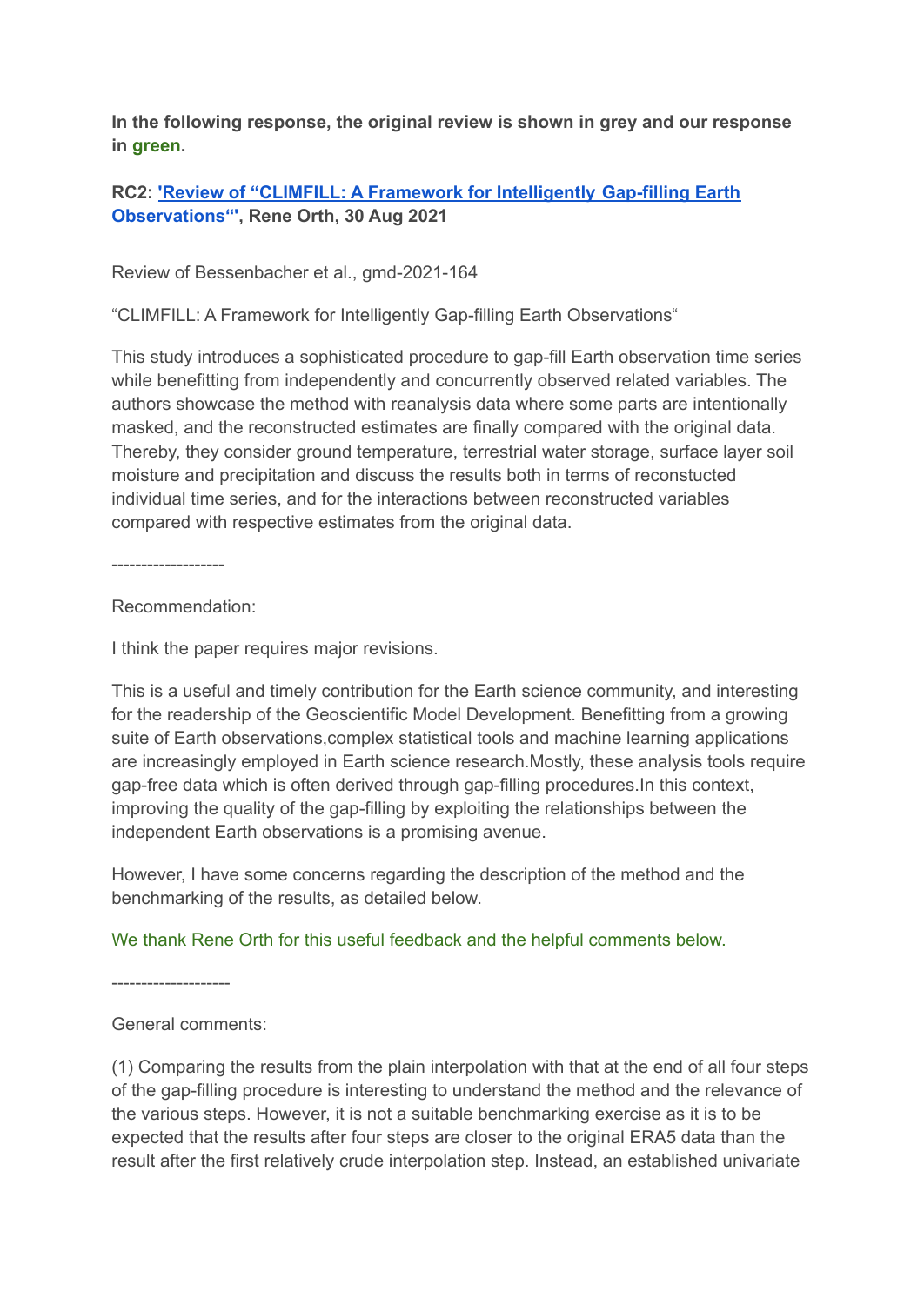gap-filling technique should be employed here as a benchmark to illustrate under which circumstances the presented methodology offers benefits over previous approaches. Also, this could reveal to which is extent the gap filling can be improved by (i) complete exploration of uni-variate time series beyond neighbors, versus (ii) a multivariate approach.

Thank you for pointing this out, a very similar issue was raised by Anonymous Referee #1 and we have copied the answer here for your convenience:

"We thank Anonymous Referee #1 for this valuable comment. Indeed the proposed interpolation method which is used in step 1 of CLIMFILL as well as as a benchmark for the CLIMFILL algorithm is simple. In step 1 a simple method was chosen deliberately since the primary focus is to initialize the subsequent iterative optimisation process. Moreover, the method was chosen to ensure that the problem stays computationally feasible. For the revised manuscript however, we will consider the application of other interpolation methods in step 1 of CLIMFILL as well as in benchmarking the CLIMFILL algorithm with other interpolation approaches such as kriging, Gaussian processes, or derivatives thereof.

Note also, that the high spatial and temporal resolution of the data and the relatively large number of observed values (as compared to an interpolation based on station data, like in E-OBS (Haylock et al, 2008)) make kriging computationally very expensive. Kriging has a cubic computational complexity, which means the computational expense increases with O(n\*\*3), where n is the number of observed values. Standard kriging is therefore not an option for our dataset which consists of several hundred thousand observed points per day.

To counteract this issue we are currently exploring recent literature on Gaussian Processes for large data, focussing e.g. on divide-and-conquer approaches in which the data are strategically split into more manageable chunks."

(2) I think it would be useful for future CLIMFILL users to give more guidance on the methods to use in each step of the algorithm. Table 2 offers many possible choices, but in addition some recommendations would be needed on when to use which method and why. Also, the selection of employed variables is important as their inter-relations are a key source for the gap reconstructions, so also some additional advice on this would be helpful.

Thank you for this suggestion. We will include additional text discussing the merits of methodological choices, while also acknowledging that the perfect setup will likely depend on the application. For the selection of employed variables, please see our reply to your next comment (3).

(3) I think that the feature selection is a bit arbitrary and dependent on expert knowledge. To somewhat address this issue, maybe several features could be used by default, such as the 34 features used in the presented example and maybe even additional time lags and windows. Then, the random forest model can be employed to rank the features by their importance (e.g. using SHAP value importance) to make a more informed decision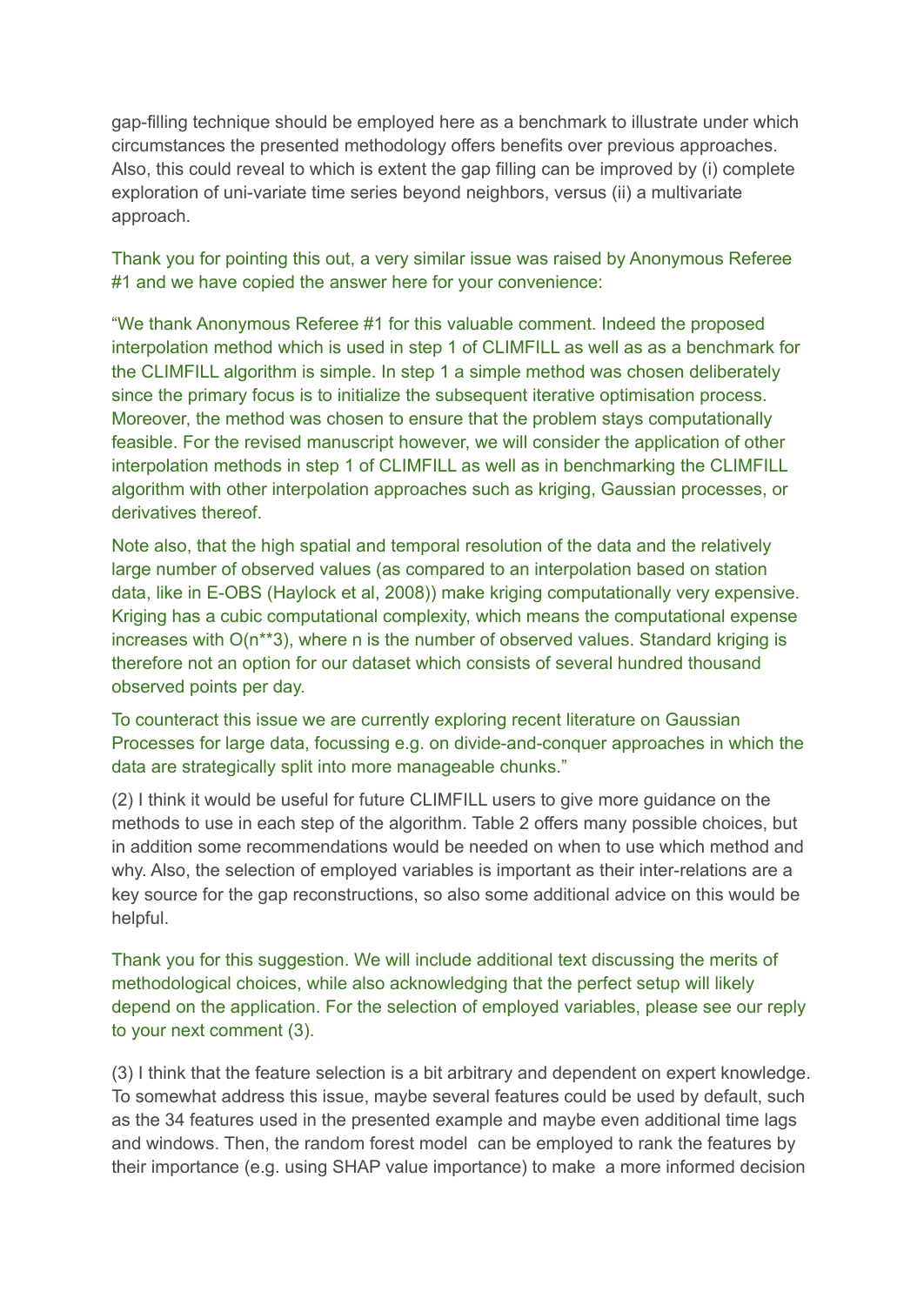on the useful features. Finally, the gap-filling could be re-run with only retaining relevant features.

This is a very helpful comment. Anonymous Referee #1 also suggested adding more time lags and windows, especially in the future. The initial choice indeed was indeed guided by expert knowledge. For the revised version we aim to quantitatively quantify feature importance and explore the effects of adding more features or removing features from the dataset.

(4) There is advanced statistical and data science language used across the manuscript and I recommend to clarify this with additional information to allow a broader geoscientific audience to follow this manuscript. Please see my respective suggestions in the specific comments below.

#### We will revise the mentioned sections of the text to make it more accessible to a broader geoscientific audience.

I do not wish to remain anonymous - Rene Orth.

------------------

Specific comments:

line 2: estimates for what?

changed or "estimates of statistical moments"

line 5: remove "up"

The wording is changed accordingly.

line 7: I agree that technically the algorithm does not require a gap-free donor variable; however if all variables have gaps at the same time and if this period is longer, then the final gap-fill estimate will naturally have a low quality

Yes, it is true that if all variables have gaps at the same time this will likely affect the quality of the estimate. Note, however, that this does not have to result in poor overall performance in case of a good first guess in step 1.

line 15: "profit", maybe rephrase as "are improved by"

The wording is changed accordingly.

lines 45, 144 & Table 1: Jung et al. 2019 and O & Orth 2021 are relevant studies in this context and could be mentioned here

We thank the reviewer for pointing us towards these publications.

line 46: please clarify "scale somewhere between"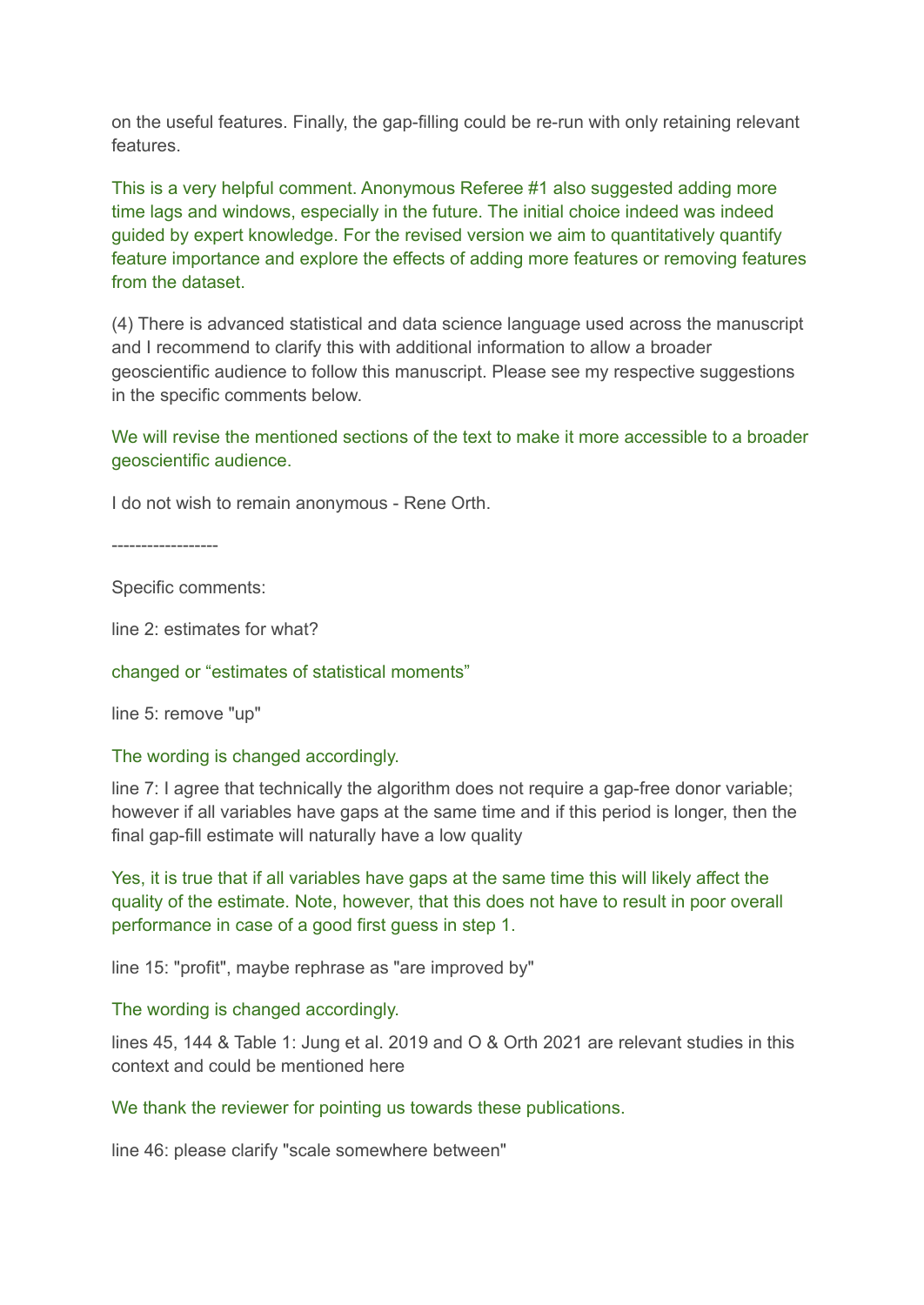We suggest replacing the mentioned text with "are positioned on a gradient between"

line 84: please clarify "difficult observational record"

We change the wording from "difficult" to "fragmented" in coherence with line 28, 43 and 51

lines 108/109 and 111 are in contrast to each other

A good point. We will either describe "faulty sensor pixel" scenario as MCAR scenario or remove sentence "All these three missingness patterns can be observed in earth observation data:"

line 151: this is unclear, please rephrase

Sentence changed to "There is a growing body of literature of different methods that are originally equipped with dealing with only spatial or temporal relations *that* are expanded and altered to take into account the information from the other dimension as well (von Buttlar et al., 2014; Gerber et al., 2018)."

line 154: "another" should be "other" I guess

The wording is changed accordingly.

Table 2, caption: "other" should be "another" I guess

The wording is changed accordingly.

Table 2, right column: "or more complex interpolation methods", "Guided by ...", these are not exactly examples as the column title suggests

The wording is changed to "Possible alternative methods"

line 170: remove "on"

The wording is changed accordingly.

line 171: feels a bit random which letters are capitalized here and which are not

The section title will be changed to "CLIMFILL: A Generalised Framework for Infilling Missing Values in Multivariate Spatio-Temporal Geoscientific Data"

line 173: "the highly structured nature", please explain

We suggest replacing "the highly structured nature" with "the spatial, temporal and cross-variable dependence structure" to make the meaning more clear.

Figure 2, caption: The framework is divided into four steps, not three.

This will be corrected.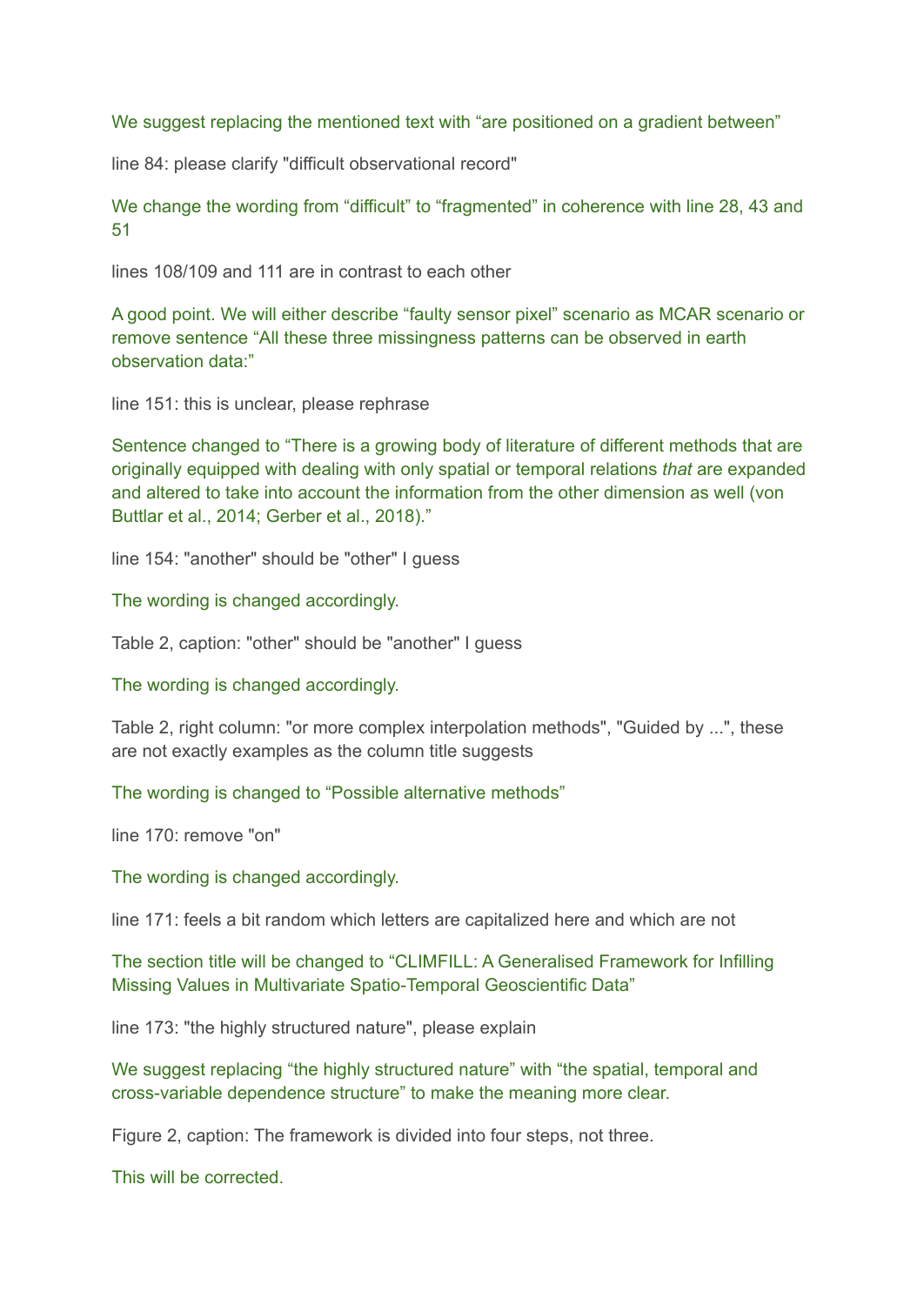line 178: Abbreviation CLIMFILL is mentioned earlier and should be explained at the first occasion

The abbreviation CLIMFILL will only be explained in the abstract at the first mention.

line 181: please clarify "correlation structure"

We will replace "correlation structure" with "dependence structure" to ensure consistency across the text. (for example, lines 189, 366, 450,...)

lines 203, 311: please clarify "constant"

The wording will be changed from "constant" to "time-independent"

line 216: quotation marks not needed

The sentence is changed accordingly.

lines 229: please clarify "stabilising the results"

The sentence now reads: "For reducing the risk of discontinuities at the cluster edges, the clustering procedure is repeated E times with different numbers of terminal clusters on copies of the data  $X(1),...,X(E)$ ."

line 231: please clarify "terminal clusters"

We will remove the word "terminal" for clarification.

line 243: I think this should be "to overwrite the former estimates"

The wording is changed accordingly.

lines 250/251: "learns different weights", please clarify

We replace "weights" with "model parameters" for clarification.

Figure 3, caption: replace "substracting" with "subtracting"

The wording is changed accordingly.

line 272: How are deserts defined and detected?

We change the sentence from "Permanently glaciated areas and deserts are masked" to "Permanently glaciated areas and deserts (defined as areas with less 50 mm average yearly precipitation in the years 2003-2012) are masked".

line 311: It should be 4 and not 3 additional features I guess?

We replace "3" with "four".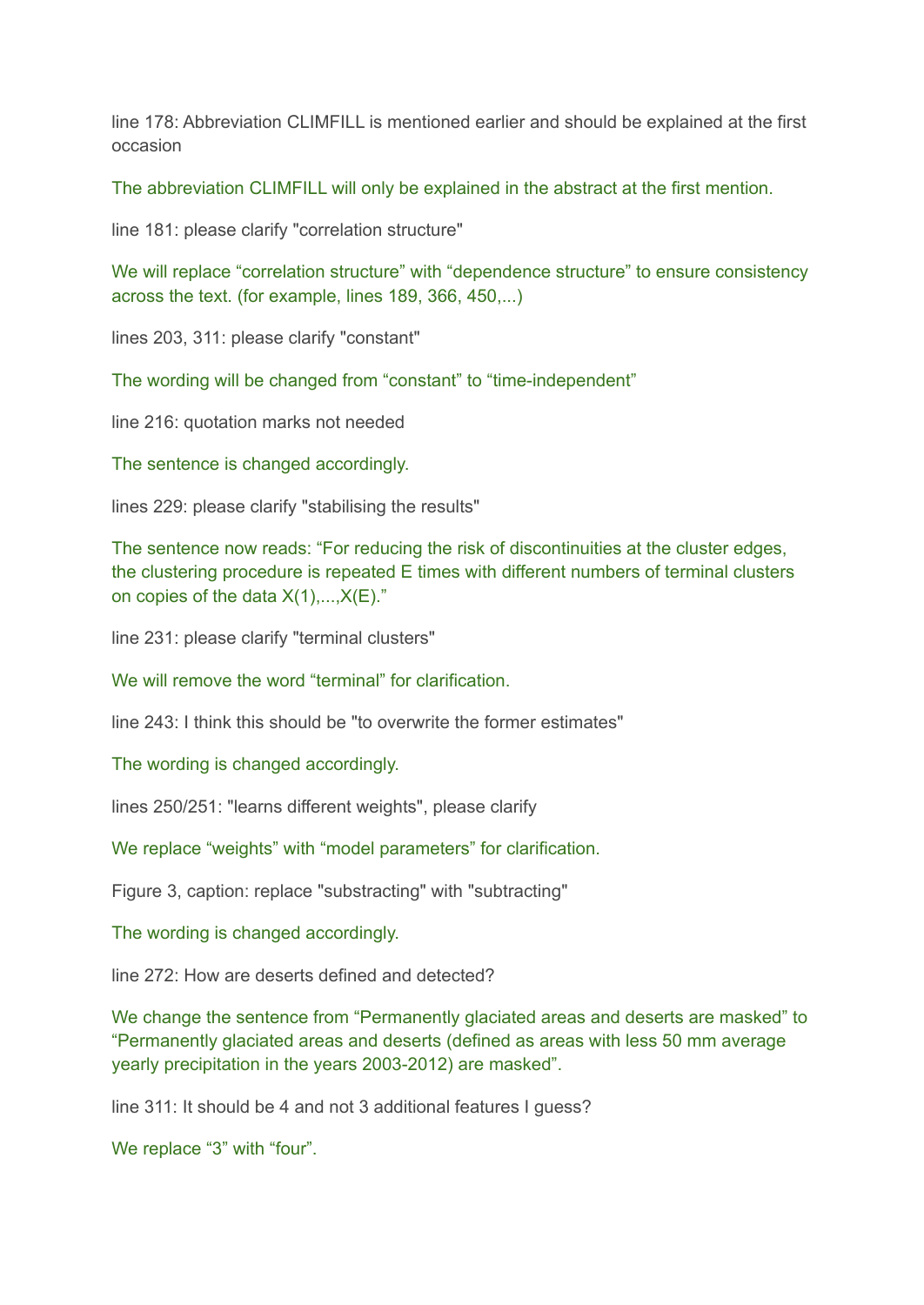line 314: please clarify "non-normality"

We change "treat its inherent non-normality" to "transform the values into a gaussian distribution".

line 316: How does this add up to 34?

four variables  $+$  precipitation additional variable =  $5$ 

four embedded features per variable =  $4*5 = 20$ 

6 constant maps

lat, lon time  $= 3$ 

 $5 + 20 + 6 + 3 = 34$  features

We will add in the text brackets to ensure the number of features is clarified. Please also note that these might change due to comments of both reviewers about feature selection and feature importance (see above).

line 319: "respectively" should be added after "clusters" I guess

The wording is changed accordingly.

line 326: I wonder if and how different spatial resolutions can affect the accuracy of the gap filling, it would be great if the authors could shortly discuss this.

This is a good question. The different spatial resolutions indeed have similar accuracy in gapfilling, and we will add a discussion and a figure in the appendix to show this.

line 326: "where one fold is one year", please clarify

Thanks for spotting this example of convoluted machine-learning lingo. We change the sentence from "The hyper-parameters 325 of the supervised learning functions are determined via leave-one-out cross-validation on clustered ERA5 data between 2015 and 2020 downscaled to 2.5 degrees resolution, where one fold is one year." to "The hyper-parameters 325 of the supervised learning functions are determined via leave-one-year-out cross-validation on clustered ERA5 data between 2015 and 2020 downscaled to 2.5 degrees resolution."

Figure 7, caption: what is "CLIMPUTE-RF"?

Thanks for spotting this typo. We change it to "CLIMFILL-RF"

line 351: please clarify "det"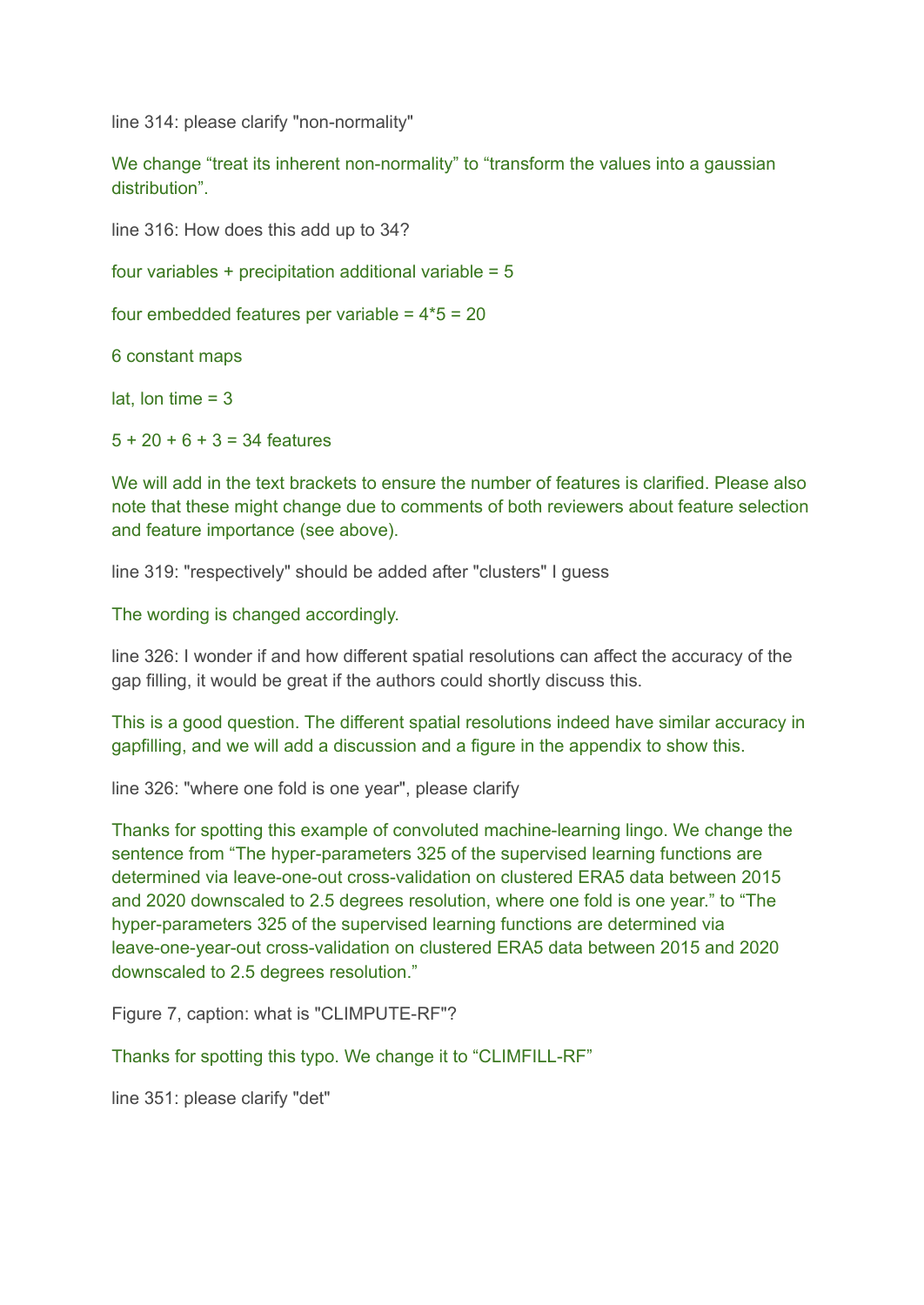\$\det\$ is the determinant of the respective covariance matrix. Note that sentence however might disappear when the Bhattacharyya distance is replaced in response to a suggestion of Anonymous Referee #1 .

Figure 8, caption: sentences should not end with "with" and "create".

The wording is changed accordingly.

line 361: "This" should be added before "leads".

The wording is changed accordingly.

line 367, section 3.4: I very much like the idea of studying the performance of the gap-filling across missingness patterns and different severity of the gaps.

We thank the reviewer very much for this feedback.

Figure 10, caption: the B-distance is not actually displayed in this figure

We change from "pearson correlation, root mean square error (RMSE) and B-distance (for more details see text)" to "pearson correlation and root mean square error (RMSE)"

line 373: How exactly are the satellite swaths imitated?

We have added an explanation in caption of figure 8 as a response to Referees #1 and #2: "In swaths-only missingness we create long ellipses centered around the equator to simulate characteristic satellite swath missingness patterns".

line 401: I do not quite understand the point on the bias correction.

The mentioning of the bias reduction step will be revised.

line 427: similar in "remotely sensed" data but underestimated in "satellite observations", this should be the same thing?

We agree this sentence reads a bit confusing and will revise it accordingly.

Figure 2: The figure is rather small now and should be enlarged to make it easier to see all details.

The figure is changed accordingly.

Figure 4: The months axis should not go to 12.5

The figure is changed accordingly.

References: